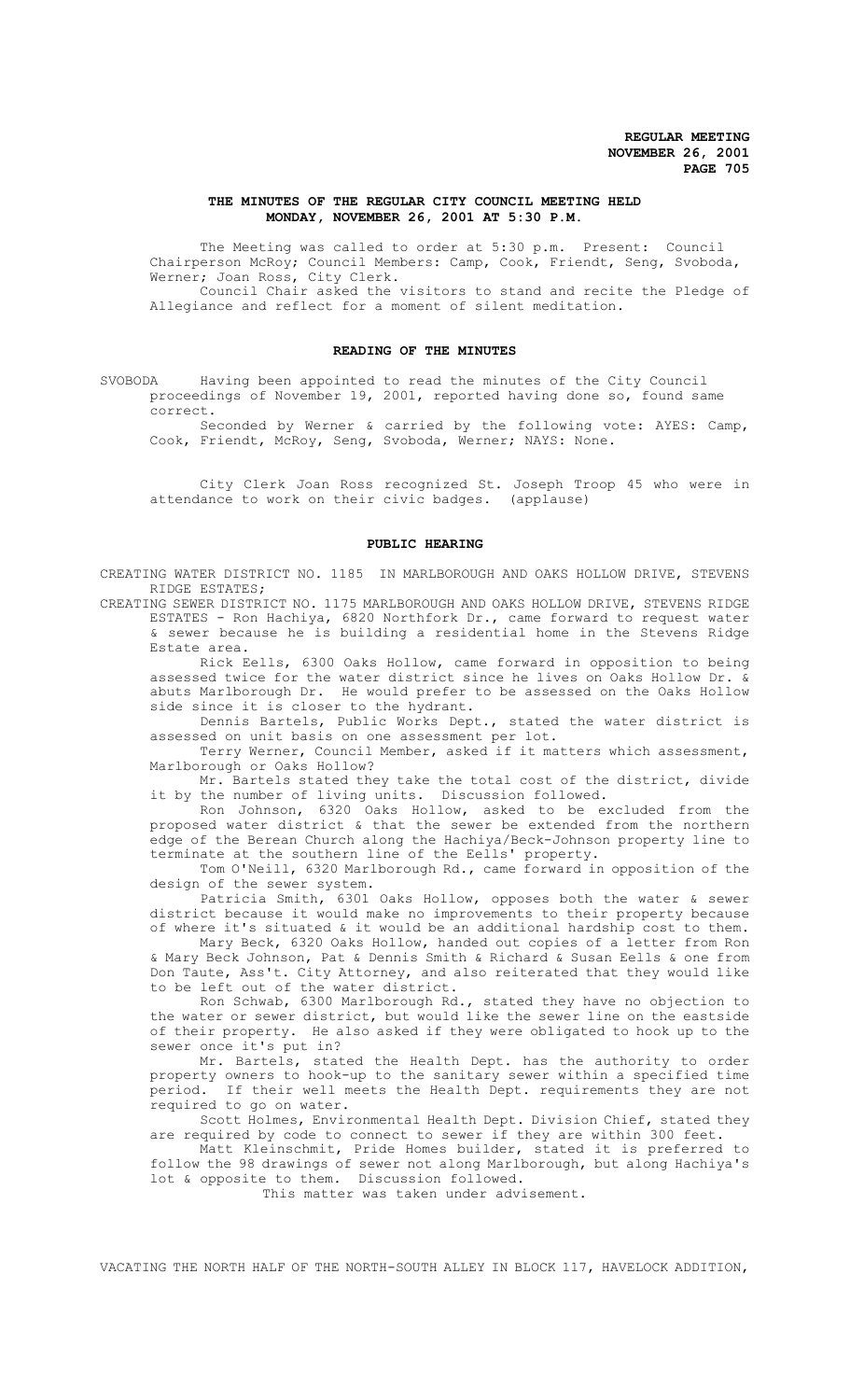GENERALLY LOCATED BETWEEN TOUZALIN AVENUE AND NORTH 58TH STREET AT SEWARD AVENUE - Pete Klucas, 1901 S. 51st St., came forward to answer any questions.

Coleen Seng, Council Member, stated there have been complaints about a company that has his stuff in this alley on Murdock for the last 5½ years.

Nicole Fleck-Tooze, Public Works, stated that it will be a requirement of this vacation that the material in the right-of-way of N. 58th St. be cleaned up. She will visit with Building & Safety about this. This matter was taken under advisement.

VACATING THE EAST HALF OF THE EAST-WEST ALLEY IN BLOCK 30, ORIGINAL PLAT OF LINCOLN, GENERALLY LOCATED BETWEEN NORTH 8TH AND NORTH 9TH STREETS, NORTH OF Q STREET - Danny Walker, 427 E Street, expressed his opinion that when an alley is vacated it causes more problems such as people using it for junked vehicles.

Nicole Fleck-Tooze, Public Works Dept., stated that this vacation is for ½ of an east-west alley between Q & R Streets and 8th & 9th Streets. This vacation is an application of the Public Works Dept. for the construction of the Haymarket Parking Garage.

Glenn Friendt, Council Member, asked what happens to the other half of the alley?

Ms. Fleck-Tooze answered that the other half of the alley will remain open and can take access north or south through the north-south alley to either R or Q Streets. This will remain open so traffic can flow. The remaining alley will be a dead-end, public access will be provided to either Q or R Street.

Terry Werner, Council Member, asked Dana Roper, City Attorney to address the issue of junk materials on vacated property.

Dana Roper, City Attorney, stated that vacated property is now private property, but would have to adhere to the ordinance concerning dismantled, nonoperating vehicles on private property without a permit. This matter was taken under advisement.

- AMENDING THE LINCOLN MUNICIPAL CODE TO INCLUDE DESIGN STANDARDS FOR THE DESIGN, OPERATION AND MAINTENANCE OF ON-SITE WASTEWATER TREATMENT SYSTEMS. (IN CONNECTION W/01-172) (TO HAVE P.H. & ACTION 11/26/01);
- AMENDING CHAPTER 24.38 OF THE LINCOLN MUNICIPAL CODE TO REGULATE ON-SITE WASTEWATER TREATMENT SYSTEMS AND IMPLEMENT STATE STATUTORY REQUIREMENTS. (IN CONNECTION W/01R-299) (TO HAVE P.H. & ACTION 11/26/01) - Scott Holmes, Environmental Health Division Chief, Health Dept., came forward to explain the updates to the sewage codes. John Chess, Superintendent of Water Quality Program, was available for questions. This matter was taken under advisement.
- APPROVING AN INTERLOCAL AGREEMENT BETWEEN THE CITY, THE COUNTY, AND THE RAILROAD TRANSPORTATION SAFETY DISTRICT FOR THE REMOVAL OF RAILROAD TRACK ALONG THE 4TH STREET CORRIDOR BETWEEN JAMAICA AND LINCOLN - Danny Walker, 427 E Street, stated he is in favor of the removal of the railroad tracks. It is reported that a bike trail will go in the 4th Street Corridor & was falsely reported that the South Salt Creek Community Organization voted for this bike trail. He was concerned with the clean up of these tracks & railroad ties.

This matter was taken under advisement.

SPECIAL PERMIT 1013-I - APPLICATION OF STEVE MIERS FOR AUTHORITY TO CONSTRUCT AN 80' FLAG POLE IN THE REQUIRED FRONT YARD SETBACK ON PROPERTY GENERALLY LOCATED AT SOUTH 56TH STREET AND WALTZ ROAD - Annette McRoy, Council Member asked if the flag pole was to be lit. Becky Horner, Planning Dept., answered that it was a requirement that the flag pole be lit.

This matter was taken under advisement.

**\*\* END OF PUBLIC HEARING \*\***

**COUNCIL ACTION**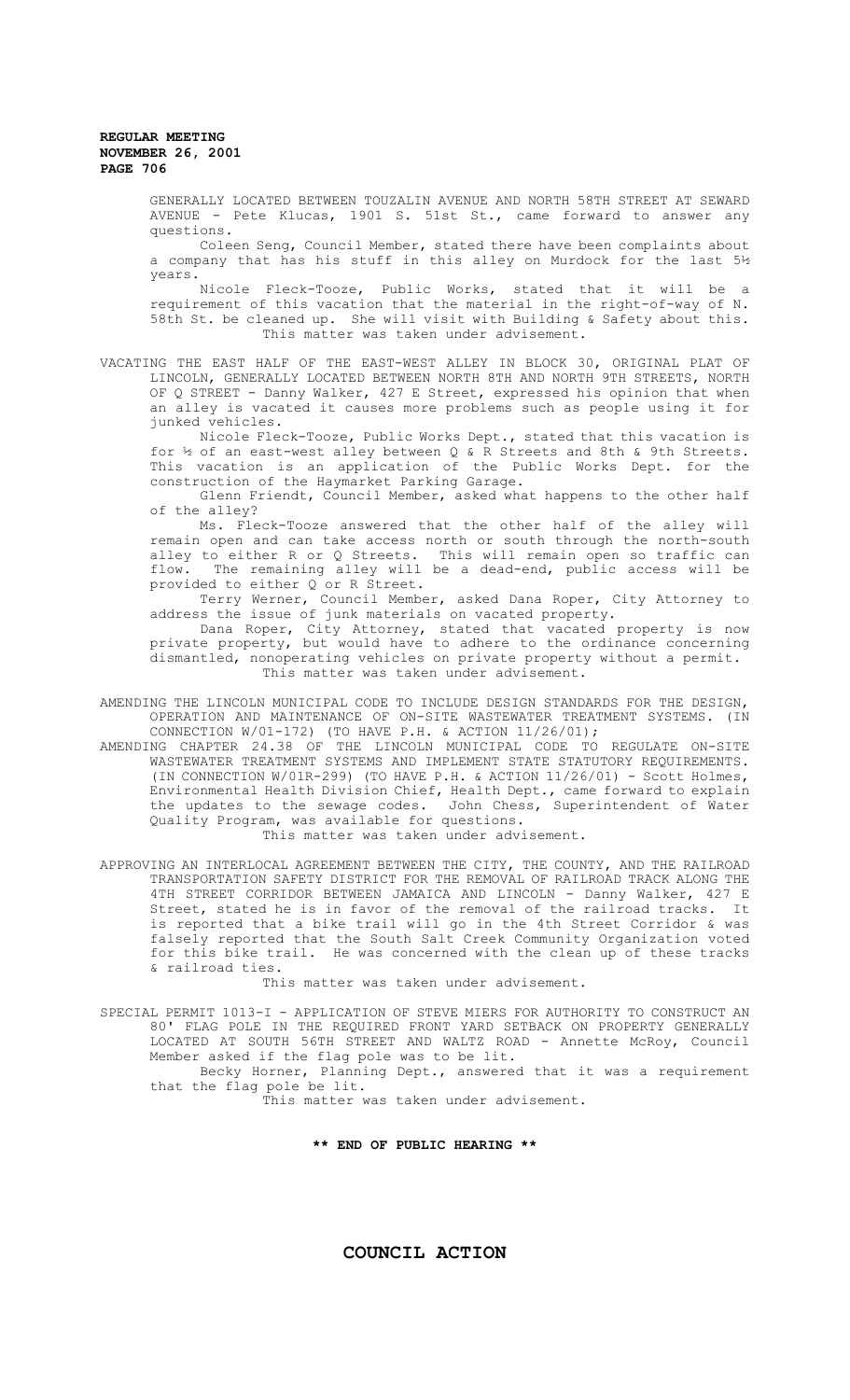## **LIQUOR RESOLUTIONS - NONE**

### **ORDINANCES - 2ND READING**

- CREATING WATER DISTRICT NO. 1184 IN PARK AVENUE FROM 10TH TO 11TH STREETS CLERK read an ordinance, introduced by Jonathan Cook, creating a Water District No. 1184 in Park Avenue from 10th to 11th Streets, the second time.
- CREATING WATER DISTRICT NO. 1185 IN MARLBOROUGH AND OAKS HOLLOW DRIVE, STEVENS RIDGE ESTATES - CLERK read an ordinance, introduced by Jonathan Cook, creating a Water District No. 1185 in Marlborough and Oaks Hollow Drive, Stevens Ridge Estates, the second time.
- CREATING SEWER DISTRICT NO. 1175 MARLBOROUGH AND OAKS HOLLOW DRIVE, STEVENS RIDGE ESTATES - CLERK read an ordinance, introduced by Jonathan Cook, creating a Sewer District No. 1175 Marlborough and Oaks Hollow Drive, Stevens Ridge Estates, the second time.
- VACATING THE NORTH HALF OF THE NORTH-SOUTH ALLEY IN BLOCK 117, HAVELOCK ADDITION, GENERALLY LOCATED BETWEEN TOUZALIN AVENUE AND NORTH 58TH STREET AT SEWARD AVENUE - CLERK read an ordinance, introduced by Jonathan Cook, vacating the north half of the north-south alley in Block 117, Havelock Addition, generally located between Touzalin Avenue and North 58th Street at Seward Avenue, the second time.
- VACATING THE EAST HALF OF THE EAST-WEST ALLEY IN BLOCK 30, ORIGINAL PLAT OF LINCOLN, GENERALLY LOCATED BETWEEN NORTH 8TH AND NORTH 9TH STREETS, NORTH OF Q STREET - CLERK read an ordinance, introduced by Jonathan Cook, vacating the east half of the east-west alley in Block 30, Original Plat of Lincoln, generally located between North 8th and North 9th Streets, North of Q Street, the second time.
- CHANGE OF ZONE 3343 APPLICATION OF HOLDREGE INVESTORS, L.L.C. AND UNIVERSITY PARK CONGREGATION OF JEHOVAH'S WITNESSES, INC. FOR A CHANGE OF ZONE FROM B-2 PLANNED NEIGHBORHOOD BUSINESS TO R-4 RESIDENTIAL ON PROPERTY GENERALLY LOCATED AT THE NORTHEAST CORNER OF NORTH 84TH AND HOLDREGE STREETS - CLERK read an ordinance, introduced by Jonathan Cook, the application of Holdrege Investors, L.L.C. and University Park Congregation of Jehovah's Witnesses, Inc. for a Change of Zone from B-2 Planned Neighborhood Business to R-4 Residential on property generally located at the Northeast corner of North 84th and Holdrege Streets, the second time.

#### **RESOLUTIONS**

- AMENDING THE LINCOLN MUNICIPAL CODE TO INCLUDE DESIGN STANDARDS FOR THE DESIGN, OPERATION AND MAINTENANCE OF ON-SITE WASTEWATER TREATMENT SYSTEMS - CLERK read the following resolution, introduced by Jonathan Cook, who moved its adoption:<br>A-81230 WHEREAS, the City of Li
- WHEREAS, the City of Lincoln has previously adopted the City of Lincoln Design Standards by Resolution No. A-80518; and

WHEREAS, the Lincoln-Lancaster County Health Department has proposed amendments to the City of Lincoln Design Standards to include Design Standards for the Design, Operation and Maintenance of On-Site Wastewater Treatment Systems to be designated as Chapter 4.10, and to amend Chapter 1.00 of the City of Lincoln Design Standards to incorporate the adoption of the Design Standards for On-Site Wastewater Treatment Systems and to provide a procedure for requesting a deviation from such design standards.

NOW, THEREFORE, BE IT RESOLVED by the City Council of the City of Lincoln, Nebraska:

That the City of Lincoln Design Standards, adopted by the City Council on November 6, 2000 by Resolution No. A-80518, be and the same are hereby amended as follows:

1. By adding a new Chapter 4.10 "Design Standards for On-Site Wastewater Treatment Systems" as shown on Attachment "A which is attached hereto and incorporated herein by reference; and

2. By revising Chapter 1.00 "Request for Waiver, Procedure" to incorporate a procedure for requesting a deviation from the Design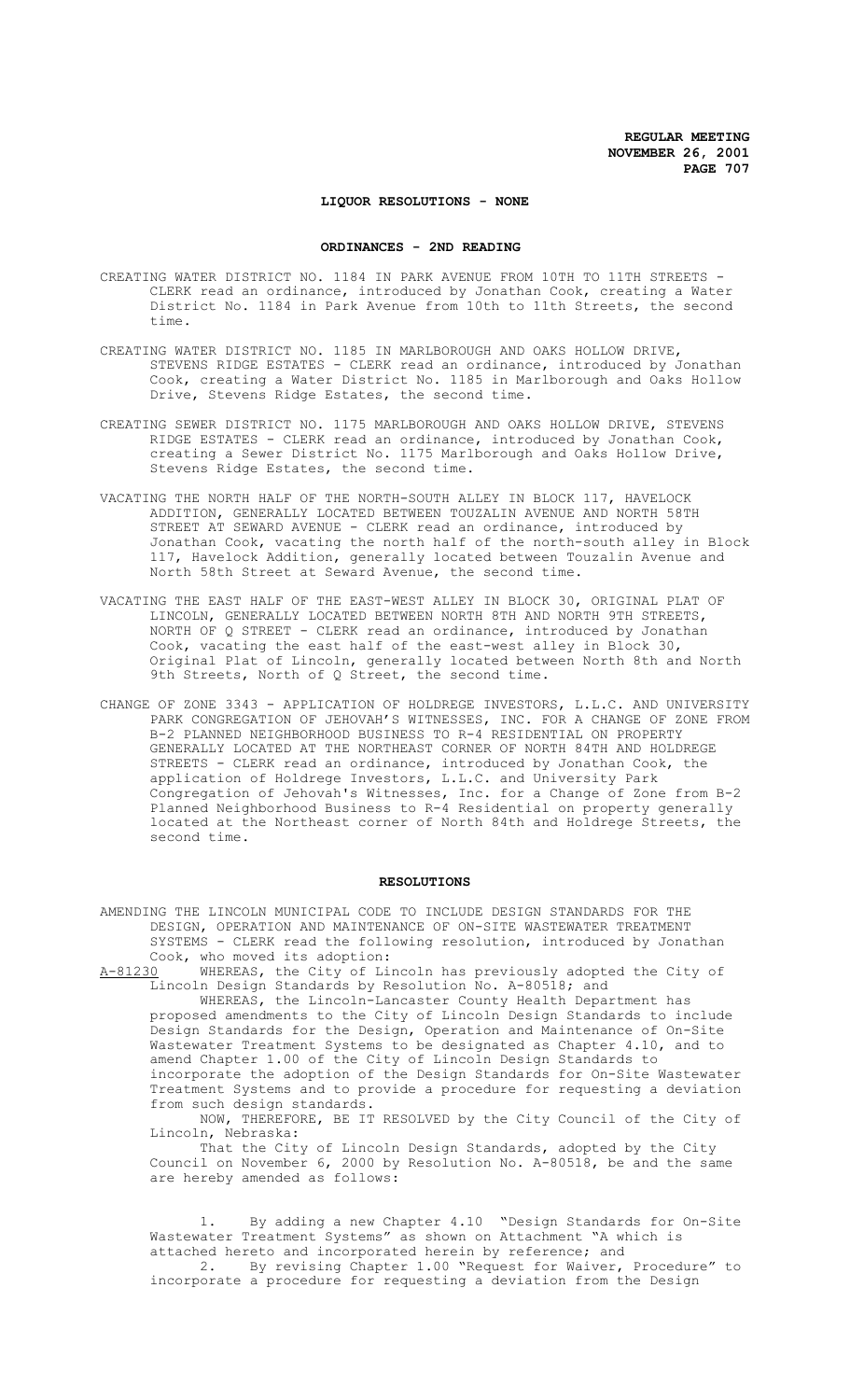> Standards for On-Site Wastewater Treatment Systems"as shown on Attachment "B", which is attached hereto and incorporated herein by reference. Introduced by Jonathan Cook Seconded by Seng & carried by the following vote: AYES: Camp, Cook, Friendt, McRoy, Seng, Svoboda, Werner; NAYS: None.

APPROVING AN INTERLOCAL AGREEMENT BETWEEN THE CITY, THE COUNTY, AND THE RAILROAD TRANSPORTATION SAFETY DISTRICT FOR THE REMOVAL OF RAILROAD TRACK ALONG THE 4TH STREET CORRIDOR BETWEEN JAMAICA AND LINCOLN - CLERK read the following resolution, introduced by Glenn Friendt, who moved its adoption:<br>A-81231 WHEREAS

WHEREAS, the Interlocal Cooperation Act, Neb. Rev. Stat. § 13-801, et seq., permits local governmental units to cooperate with other such units to make the most efficient use of their powers on the basis of mutual advantage; and

WHEREAS, the City of Lincoln, Nebraska (City), the Lincoln-Lancaster County Railroad Transportation Safety District (District), and Lancaster County (County) desire to cooperate in the construction of a grade separation structure on A Street across the Burlington Northern Santa Fe railroad tracks; and

WHEREAS, the District agrees to participate in the project for the removal of the railroad track along the 4th Street corridor between Jamaica and Lincoln.

NOW, THEREFORE, BE IT RESOLVED by the City Council of the City of Lincoln, Nebraska:

That the Interlocal Agreement between the City, the County, and the District, attached hereto as Exhibit "A", in connection with the 3rd and A Street Grade Separation Project and the 4th Street Track Removal and Crossing Reconstruction, upon the terms and conditions as set forth in said Agreement, is hereby approved and the Mayor is authorized to execute said Agreement on behalf of the City.

Introduced by Glenn Friendt Seconded by Seng & carried by the following vote: AYES: Camp, Cook, Friendt, McRoy, Seng, Svoboda, Werner; NAYS: None.

APPOINTING JOSEPH SKOPP TO THE AIR POLLUTION CONTROL ADVISORY BOARD FOR A THREE-YEAR TERM EXPIRING NOVEMBER 1, 2004 - CLERK read the following resolution, introduced by Glenn Friendt, who moved its adoption:<br>A-81232 BE IT RESOLVED by the City Council of the City of Lincoln,

BE IT RESOLVED by the City Council of the City of Lincoln, Nebraska:

That the appointment of Joseph Skopp to the Air Pollution Control Advisory Board for a three-year term expiring November 1, 2004 is hereby approved.

Introduced by Glenn Friendt Seconded by Seng & carried by the following vote: AYES: Camp, Cook, Friendt, McRoy, Seng, Svoboda, Werner; NAYS: None.

REAPPOINTING TOM PETSCH AND RICK ALBRO TO THE AIR POLLUTION CONTROL ADVISORY BOARD FOR THREE-YEAR TERMS EXPIRING NOVEMBER 1, 2004 - CLERK read the following resolution, introduced by Glenn Friendt, who moved its

adoption:<br>A-81233 BE BE IT RESOLVED by the City Council of the City of Lincoln, Nebraska:

That the reappointment of Tom Petsch and Rick Albro to the Air Pollution Control Advisory Board for three-year terms expiring November 1, 2004 is hereby approved.

Introduced by Glenn Friendt Seconded by Seng & carried by the following vote: AYES: Camp, Cook, Friendt, McRoy, Seng, Svoboda, Werner; NAYS: None.

APPOINTING MUAMMEL JHAFIR TO THE LINCOLN COMMISSION ON HUMAN RIGHTS FOR A THREE-YEAR TERM EXPIRING DECEMBER 31, 2004 - CLERK read the following resolution, introduced by Glenn Friendt, who moved its adoption: A-81234 BE IT RESOLVED by the City Council of the City of Lincoln,

Nebraska:

That the appointment of Muammel Jhafir to the Lincoln Commission on Human Rights for a three-year term expiring December 31, 2004 is hereby approved.

Introduced by Glenn Friendt Seconded by Seng & carried by the following vote: AYES: Camp, Cook, Friendt, McRoy, Seng, Svoboda, Werner; NAYS: None.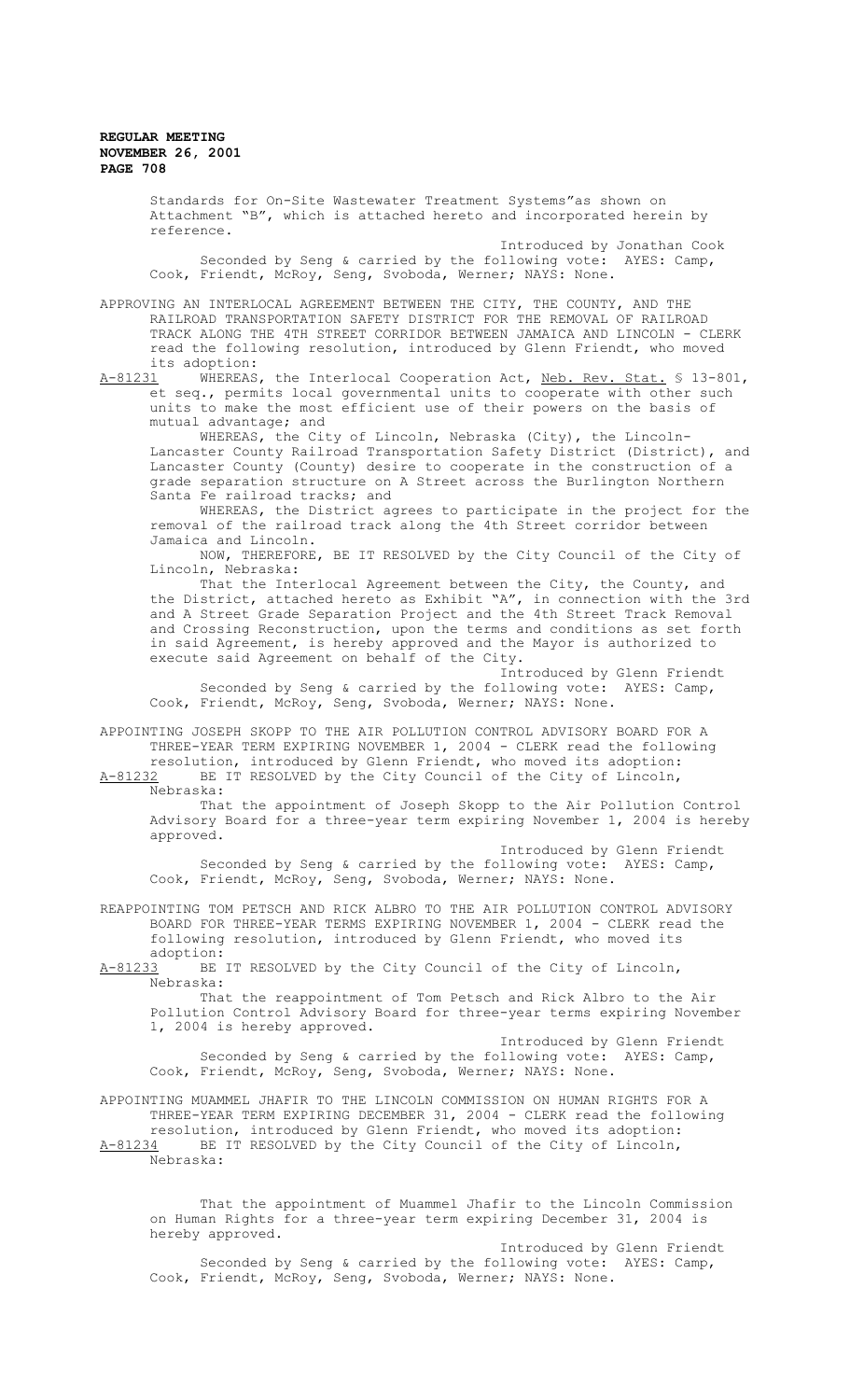REAPPOINTING MEREDITH DECORY AND LINDA WILLARD TO THE LINCOLN COMMISSION ON HUMAN RIGHTS FOR THREE-YEAR TERMS EXPIRING DECEMBER 31, 2004 - CLERK read the following resolution, introduced by Glenn Friendt, who moved its adoption:<br>A-81235 BE IT R

BE IT RESOLVED by the City Council of the City of Lincoln, Nebraska:

That the reappointment of Meredith DeCory and Linda Willard to the Lincoln Commission on Human Rights for three-year terms expiring December 31, 2004 is hereby approved.

Introduced by Glenn Friendt Seconded by Seng & carried by the following vote: AYES: Camp, Cook, Friendt, McRoy, Seng, Svoboda, Werner; NAYS: None.

REAPPOINTING PAMELA CARMICHAEL AND ROMEO GUERRA TO THE CITIZEN POLICE ADVISORY BOARD FOR THREE-YEAR TERMS EXPIRING NOVEMBER 17, 2004 - CLERK read the following resolution, introduced by Glenn Friendt, who moved its

adoption:<br>A-81236 BE BE IT RESOLVED by the City Council of the City of Lincoln, Nebraska:

That the reappointment of Pamela Carmichael and Romeo Guerra to the Citizen Police Advisory Board for three-year terms expiring November 17, 2004 is hereby approved.

Introduced by Glenn Friendt

Seconded by Seng & carried by the following vote: AYES: Camp, Cook, Friendt, McRoy, Seng, Svoboda, Werner; NAYS: None.

REAPPOINTING TERRY CULWELL TO THE BUILDING CODE BOARD OF APPEALS FOR A THREE-YEAR TERM EXPIRING OCTOBER 1, 2004 - CLERK read the following

resolution, introduced by Glenn Friendt, who moved its adoption: A-81237 BE IT RESOLVED by the City Council of the City of Lincoln, Nebraska:

That the reappointment of Terry Culwell to the Building Code Board of Appeals for a three-year terms expiring October 1, 2004 is hereby approved.

Introduced by Glenn Friendt Seconded by Seng & carried by the following vote: AYES: Camp, Cook, Friendt, McRoy, Seng, Svoboda, Werner; NAYS: None.

APPOINTING MICHAEL STRANATHAN TO THE BUILDING CODE BOARD OF APPEALS FOR A THREE-YEAR TERM EXPIRING OCTOBER 1, 2004 - CLERK read the following

resolution, introduced by Glenn Friendt, who moved its adoption:<br>A-81238 BE IT RESOLVED by the City Council of the City of Lincoln, BE IT RESOLVED by the City Council of the City of Lincoln, Nebraska:

That the appointment of Michael Stranathan to the Building Code Board of Appeals for a three-year terms expiring October 1, 2004 is hereby approved.

Introduced by Glenn Friendt Seconded by Seng & carried by the following vote: AYES: Camp, Cook, Friendt, McRoy, Seng, Svoboda, Werner; NAYS: None.

SPECIAL PERMIT 1839A - APPLICATION OF HOLDREGE INVESTORS, L.L.C. AND UNIVERSITY PARK CONGREGATION OF JEHOVAH'S WITNESSES, INC. TO AMEND THE MORNING GLORY ESTATES COMMUNITY UNIT PLAN TO ADD 11 LOTS AND DWELLING UNITS AND TO CORRECT THE LEGAL DESCRIPTION ON PROPERTY GENERALLY LOCATED AT THE NORTHEAST CORNER OF NORTH 84TH AND HOLDREGE STREETS. (IN CONNECTION W/01-176) -PRIOR to reading:

COOK Moved to delay action on Bill No. 01R-308 for one week to 12/03/01. Seconded by Camp & carried by the following vote: AYES: Camp, Cook, Friendt, McRoy, Seng, Svoboda, Werner; NAYS: None.

SPECIAL PERMIT 1013-I - APPLICATION OF STEVE MIERS FOR AUTHORITY TO CONSTRUCT AN 80' FLAG POLE IN THE REQUIRED FRONT YARD SETBACK ON PROPERTY GENERALLY LOCATED AT SOUTH 56TH STREET AND WALTZ ROAD - CLERK read the following resolution, introduced by Glenn Friendt, who moved its adoption:<br>A-81239 WHE

WHEREAS, Steve Miers has submitted an application designated as Special Permit No. 1013-I for authority to construct an 80 foot flag pole on property located at 56th and Waltz Road, and legally described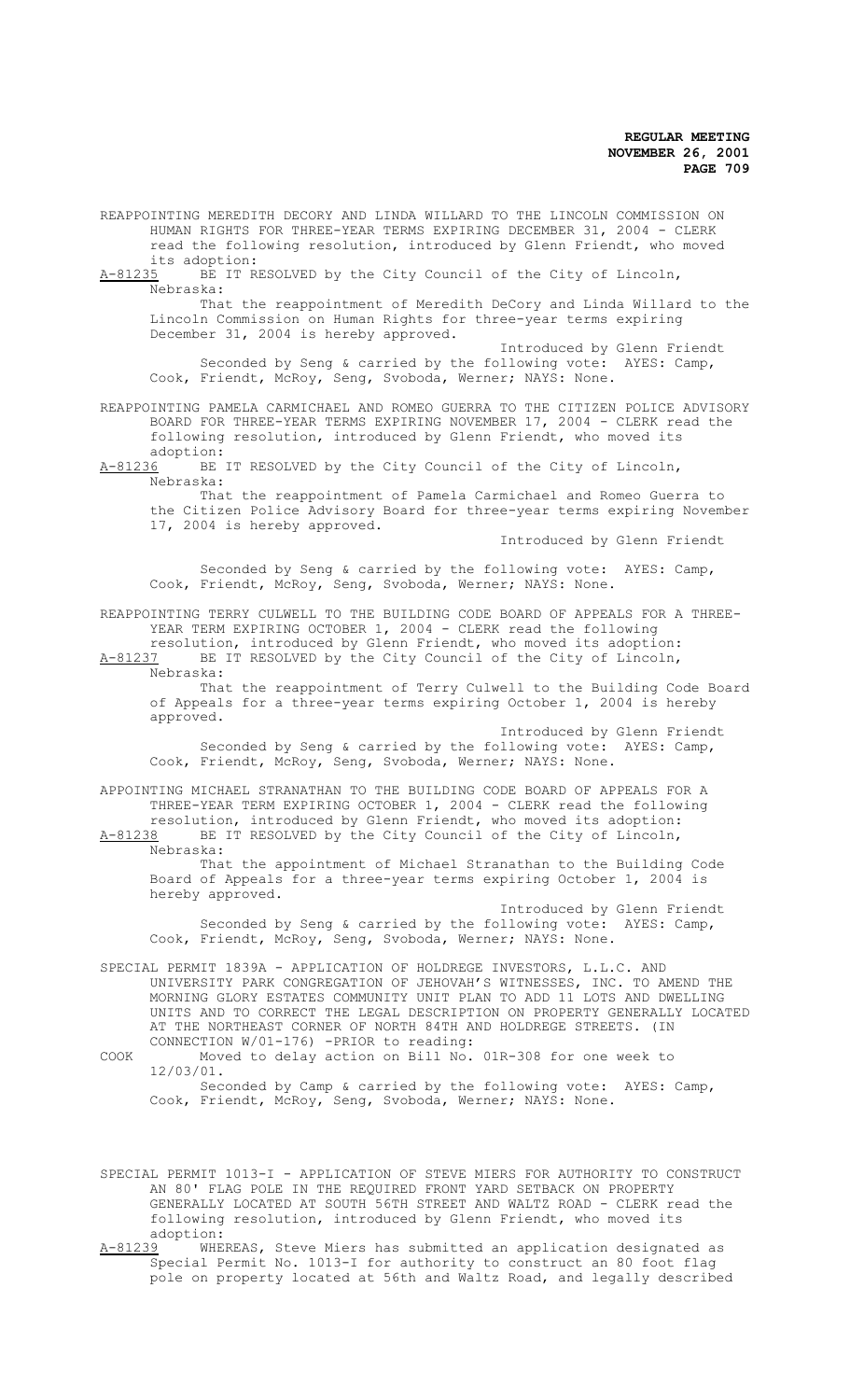to wit:

Lot 44 Irregular Tract located in the Northwest Quarter of Section 16, Township 9 North, Range 7 East of the 6th P.M., Lancaster County, Nebraska;

WHEREAS, the real property adjacent to the area included within the site plan for this flag pole will not be adversely affected; and WHEREAS, said site plan together with the terms and conditions hereinafter set forth are consistent with the intent and purpose of

Title 27 of the Lincoln Municipal Code to promote the public health, safety, and general welfare.

NOW, THEREFORE, BE IT RESOLVED by the City Council of the City of Lincoln, Nebraska:

That the application of Steve Miers, hereinafter referred to as "Permittee", to construct a flag pole, on the property legally described above, be and the same is hereby granted under the provisions of Section 27.63.470(d) of the Lincoln Municipal Code upon condition that construction and operation of said flag pole be in strict compliance with said application, the site plan, and the following additional express terms, conditions, and requirements:

1. This permit approves an 80 foot flag pole for the display of the American flag in the required front yard setback as shown on the site plan.

2. Before receiving building permits:

- a. The construction plans must conform to the approved plans.
- b. A building permit and flood plain permit is required at which time structural engineering for both the pole and footings must be provided.

3. All privately-owned improvements must be permanently maintained by the Permittee.<br>4. The site plan ap-

The site plan approved by this permit shall be the basis for all interpretations of setbacks, yards, locations of buildings, location of parking and circulation elements, and other matters.

5. The terms, conditions, and requirements of this resolution shall be binding and obligatory upon the Permittee, his successors, and assigns. The building official shall report violations to the City Council which may revoke the special permit or take such other action as may be necessary to gain compliance.

6. The Permittee shall sign and return the City's letter of acceptance to the City Clerk within 30 days following approval of the special permit, provided, however, said 30-day period may be extended up to six months by administrative amendment. The City Clerk shall file a copy of the resolution approving the special permit and the letter of acceptance with the Register of Deeds, filing fees therefor to be paid in advance by the Permittee.

7. All construction must conform with all applicable floodplain regulations.

8. The site plan as approved with this resolution voids and supersedes all previously approved site plans, however all resolutions approving previous permits remain in force unless specifically amended by this resolution.

Introduced by Glenn Friendt Seconded by Seng & carried by the following vote: AYES: Camp, Cook, Friendt, McRoy, Seng, Svoboda, Werner; NAYS: None.

APPROVING THE ACQUISITION OF PROPERTY GENERALLY LOCATED AT 1145 F STREET FOR THE DEVELOPMENT OF AN OFF-STREET PARKING LOT FOR THE F STREET COMMUNITY CENTER - PRIOR to reading:

- COOK Moved to amend Bill No. 01R-310 in the following manner: 1. On page 1, line 2, delete the word "purchase" and insert in lieu
	- thereof the word acquire. 2. On page 1, after line 16, insert the following language: WHEREAS, if this purchase is not consummated, the City would need to acquire the property by eminent domain.
	- 3. On page 1, line 19, delete the word "purchase" and insert in lieu thereof the work acquisition.
	- 4. On page 2, line 3, after the words "Street Community Center" add the following language: , by negotiation and purchase or by condemnation, if necessary, as provided by law.

Seconded by Seng & carried by the following vote: AYES: Camp, Cook, Friendt, McRoy, Seng, Svoboda, Werner; NAYS: None.

CLERK Read the following resolution, introduced by Glenn Friendt, who moved its adoption:<br>A-81240 A RESOLUTION A RESOLUTION authorizing the City of Lincoln Parks and Recreation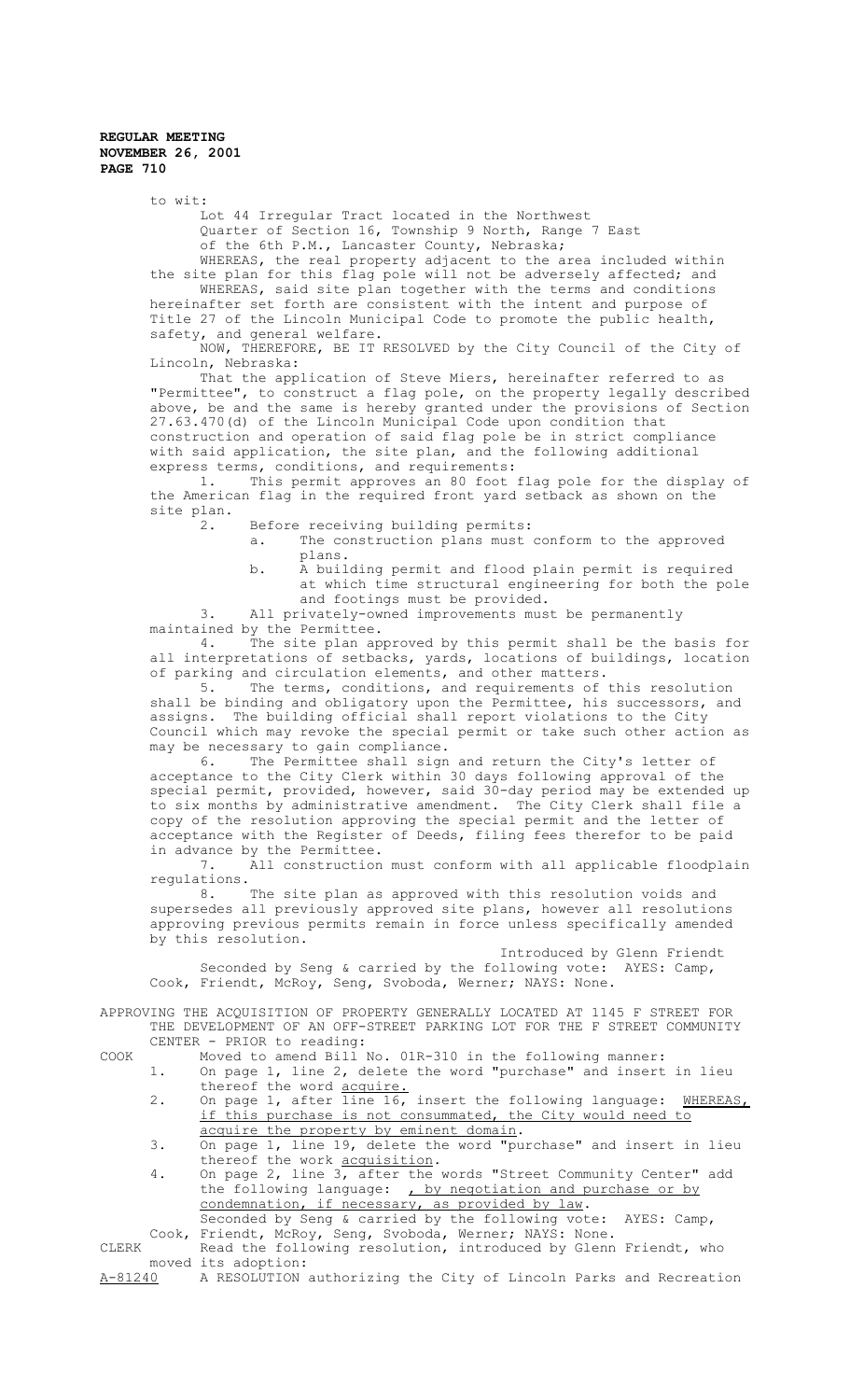Department to purchase acquire a parcel of property commonly known as 1145 F Street and legally described as the north 79 feet of Lots 1 and 2, Block 178, Original Plat of Lincoln, Lancaster County, Nebraska, for use by the City as a surface parking lot for visitors to the F Street Community Center.

WHEREAS, the F Street Community Center is being constructed on the south side of F Street between 12th and 13th Streets as approved in the Capital Improvement Program of the City of Lincoln; and

WHEREAS, the F Street Community Center property is of sufficient size to allow for construction of only five off-street parking spaces adjacent to the center; and

WHEREAS, 52 angled on-street parking spaces are being constructed along F and 12th Street in conjunction with the project; and

WHEREAS, additional off-street parking spaces are needed to serve visitors to the community center; and

WHEREAS, acquisition of the subject property will allow for construction of 23 off-street parking spaces.

WHEREAS, if this purchase is not consummated, the City would need to acquire the property by eminent domain.

NOW, THEREFORE, BE IT RESOLVED by the City Council of the City of Lincoln, Nebraska:

That the purchase acquisition of the parcel of property commonly known as 1145 F Street and legally described as the north 79 feet of Lots 1 and 2, Block 178, Original Plat of Lincoln, Lancaster County, Nebraska for use by the City of Lincoln Parks and Recreation Department for the construction of a surface parking lot for visitors to the F Street Community Center, by negotiation and purchase or condemnation, if necessary as provided by law, is hereby approved.

Introduced by Glenn Friendt Seconded by Seng & carried by the following vote: AYES: Camp, Cook, Friendt, McRoy, Seng, Svoboda, Werner; NAYS: None.

SETTING INTEREST RATE & LEVYING THE ASSESSMENTS ON SPECIAL ASSESSMENT GROUP II OF THE BOARD OF EQUALIZATION OF NOVEMBER 19, 2001. ACCEPTING THE REPORT ON BOARD OF EQUALIZATION TO CITY COUNCIL ON SPECIAL ASSESSMENTS GROUP II - CLERK read the following resolution, introduced by Glenn Friendt, who

moved its adoption:<br>A-81241 BE IT RESOLVE BE IT RESOLVED by the City Council of the City of Lincoln, Nebraska that:

The special taxes assessed Nov. 5, 2001, to pay the costs of the improvements in Paving District 2618, Paving Unit 134, Alley Paving District 358, Sewer District 1173, and Ornamental Lighting District 283 are hereby levied and shall bear interest at 7.32% per annum and that the period of time in which the assessments are to be paid shall be as follows:

20 years - Paving District 2618

20 years - Paving Unit 134

20 years - Alley Paving District 358

20 years - Sewer District 1173

5 years - Ornamental Lighting District 283

Introduced by Glenn Friendt Seconded by Seng & carried by the following vote: AYES: Camp,

Cook, Friendt, McRoy, Seng, Svoboda, Werner; NAYS: None.

SETTING THE HEARING DATE OF MONDAY, DEC. 17, 2001 AT 5:30 P.M. FOR THE APP. OF PRENSA LATINA INC. DBA "EL PUENTE" FOR A CLASS "I" LIQUOR LICENSE AT 815 O STREET - CLERK read the following resolution, introduced by Glenn Friendt, who moved its adoption for approval: A-81242 BE IT RESOLVED by the City Council, of the City of Lincoln, that a

hearing date is hereby fixed for Mon., December 17, 2001, at 5:30 p.m. or as soon thereafter as possible in the City Council Chambers, County-

City Building, 555 S. 10th St., Lincoln, NE, for App. of Prensa Latina Inc. dba "El Puente" for a Class I Liquor License at 815 O Street. If the Police Dept. is unable to complete the investigation by said time, a new hearing date will be set.

Introduced by Glenn Friendt Seconded by Seng & carried by the following vote: AYES: Camp, Cook, Friendt, McRoy, Seng, Svoboda, Werner; NAYS: None.

SETTING THE HEARING DATE OF MONDAY, DEC. 17, 2001 AT 5:30 P.M. FOR MAN. APP. OF REBECCA P. HASKINS FOR GAS N SHOP INC. DBA GAS N SHOP LOCATED AT 4401 N 27 $^{\text{\tiny{TH}}}$  STREET, 5500 SUPERIOR ST., 3003 N 70 $^{\text{\tiny{TH}}}$  ST., 1140 N 48 $^{\text{\tiny{TH}}}$  ST., 1001 S. 13<sup>TH</sup> ST., 5560 S. 48<sup>TH</sup> ST., STE. 1, 2142 N COTNER, 3010 CORNHUSKER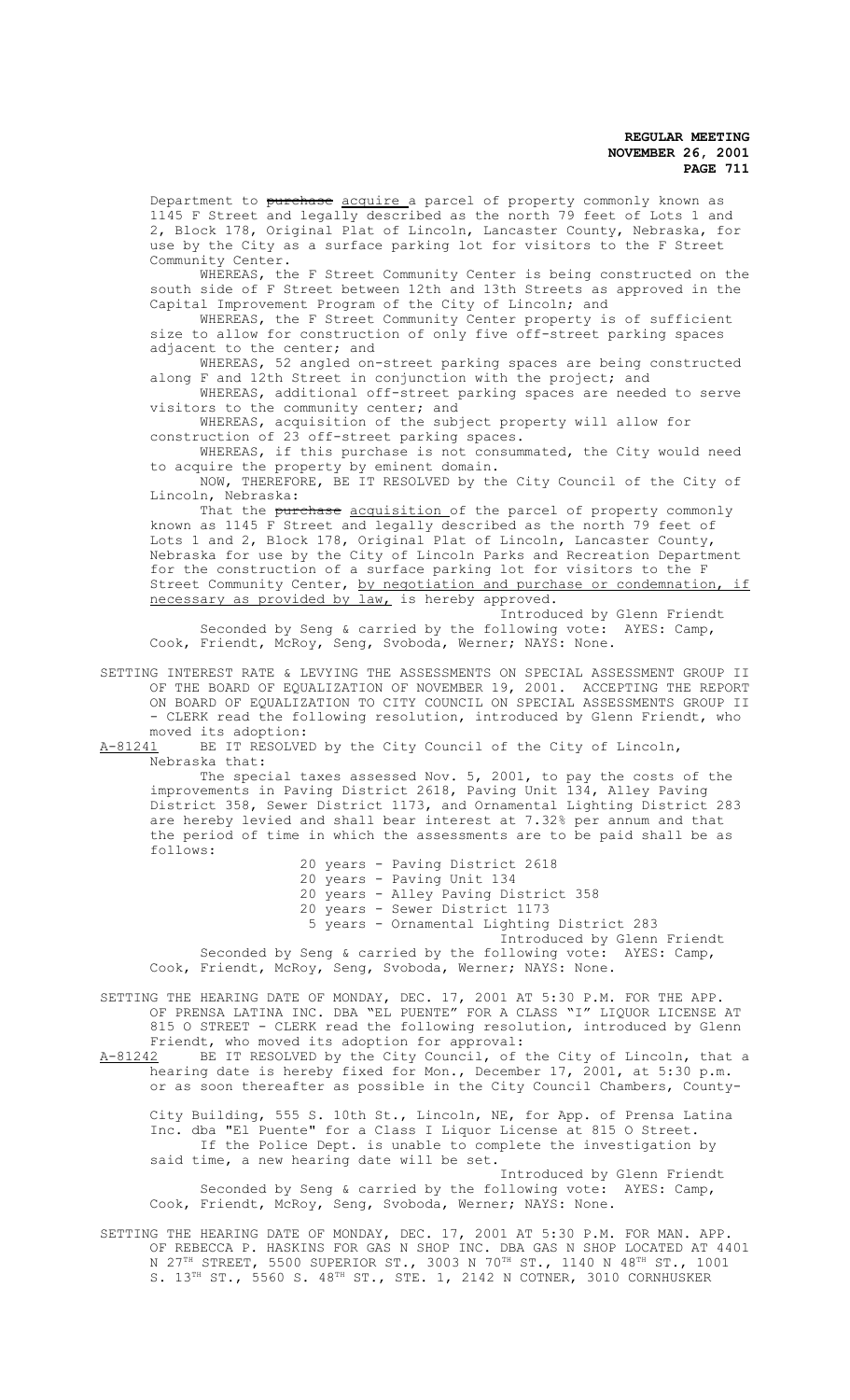HWY., 400 W. CORNHUSKER, 1545 CORNHUSKER HWY., 2801 O ST., 3201 W. O ST., 951 W. O ST. - CLERK read the following resolution, introduced by Glenn Friendt, who moved its adoption for approval:

A-81243 BE IT RESOLVED by the City Council, of the City of Lincoln, that a hearing date is hereby fixed for Mon., December 17, 2001, at 5;30 p.m. or as soon thereafter as possible in the City Council Chambers, County-City Building, 555 S. 10th St., Lincoln, NE, for Man. App. of Gas N Shop Inc. dba "Gas N Shop located at 4401 N 27<sup>TH</sup> Street, 5500 Superior St., 3003 N. 70<sup>th</sup> St., 1140 N. 48<sup>th</sup> St., 1001 S. 13<sup>th</sup> St., 5560 S. 48<sup>th</sup> St., Ste. 1, 2142 N. Cotner, 3010 Cornhusker Hwy., 400 W. Cornhusker, 1545 Cornhusker Hwy., 2801 O St., 3201 W. O St., 951 W. O St. If the Police Dept. is unable to complete the investigation by said time, a new hearing date will be set. Introduced by Glenn Friendt

Seconded by Seng & carried by the following vote: AYES: Camp, Cook, Friendt, McRoy, Seng, Svoboda, Werner; NAYS: None.

### **PETITIONS & COMMUNICATIONS**

- PETITION TO VACATE PUBLIC WAY THE PAWNEE STREET FROM THE EAST LINE OF SOUTH  $7<sup>TH</sup>$  STREET TO THE WEST LINE OF VACATED B.N.S.F. RAILROAD RIGHT-OF-WAY SUBMITTED BY KENT THOMPSON, MANAGING PARTNER OF 3 AMIGOS PROPERTIES L.L.C. - CLERK presented said petition which was referred to the Law Dept.
- PETITION TO VACATE PUBLIC WAY FROM THE EAST HALF OF SOUTH  $7^{\text{\tiny{TH}}}$  STREET FROM THE NORTH LINE OF PAWNEE STREET TO B.N.S.F. RAILROAD RIGHT-OF-WAY SUBMITTED BY KENT THOMPSON, MANAGING PARTNER OF 3 AMIGOS PROPERTIES L.L.C. CLERK presented said petition which was referred to the Law Dept.
- PETITION TO VACATE PUBLIC WAY FROM THE NORTH SOUTH ALLEY, FROM THE SOUTH LINE OF PAWNEE STREET TO THE SOUTH LINE OF LOT 10, BLOCK 2, FIRST ADDITION OF HYDE PARK SUBMITTED BY KENT THOMPSON, MANAGING PARTNER OF 3 AMIGOS PROPERTIES L.L.C. - CLERK presented said petition which was referred to the Law Dept.

#### **REPORTS OF CITY OFFICERS**

CLERK'S LETTER & MAYOR'S APPROVAL OF ORDINANCES & RESOLUTIONS PASSED ON Nov. 5, 2001 - CLERK presented said report which was placed on file in the Office of the City Clerk. **(27-1)**

INVESTMENT OF FUNDS FOR NOVEMBER 5 - NOVEMBER 9, 2001 - CLERK read the following resolution, introduced by Glenn Friendt, who moved its

 $\frac{\text{adoption:}}{\text{A}-81244}$ BE IT HEREBY RESOLVED BY THE CITY COUNCIL of the City of Lincoln, Nebraska:

That the attached list of investments be confirmed and approved, and the City Treasurer is hereby directed to hold said investments until maturity unless otherwise directed by the City Council. (Investments for November 5 - November 9, 2001.)

Introduced by Glenn Friendt Seconded by Seng & carried by the following vote: AYES: Camp, Cook, Friendt, McRoy, Seng, Svoboda, Werner; NAYS: None.

### **ORDINANCES - 1ST READING**

CHANGE OF ZONE 3328 - AMENDING SECTIONS 27.65.030, 27.67.065, AND 27.70.020 OF THE CITY ZONING ORDINANCE TO AUTHORIZE THE USE OF DWELLINGS FOR FOUR TO SIX NON-RELATED PERSONS AS PART OF A COMMUNITY UNIT PLAN WHICH IS LARGER THAN 10 ACRES, AND TO PROVIDE PARKING REQUIREMENTS - PRIOR to reading: SENG Moved to delay Public Hearing & Action on Bill No. 01-177 to 12/17/01. Seconded by Svoboda & carried by the following vote: AYES: Camp, Cook, Friendt, McRoy, Seng, Svoboda, Werner; NAYS: None. COOK Moved to amend motion to delay Public Hearing & Action to delay Public Hearing only on Bill No. 01-177 to 12/17/01. Seconded by Friendt & carried by the following vote: AYES: Camp,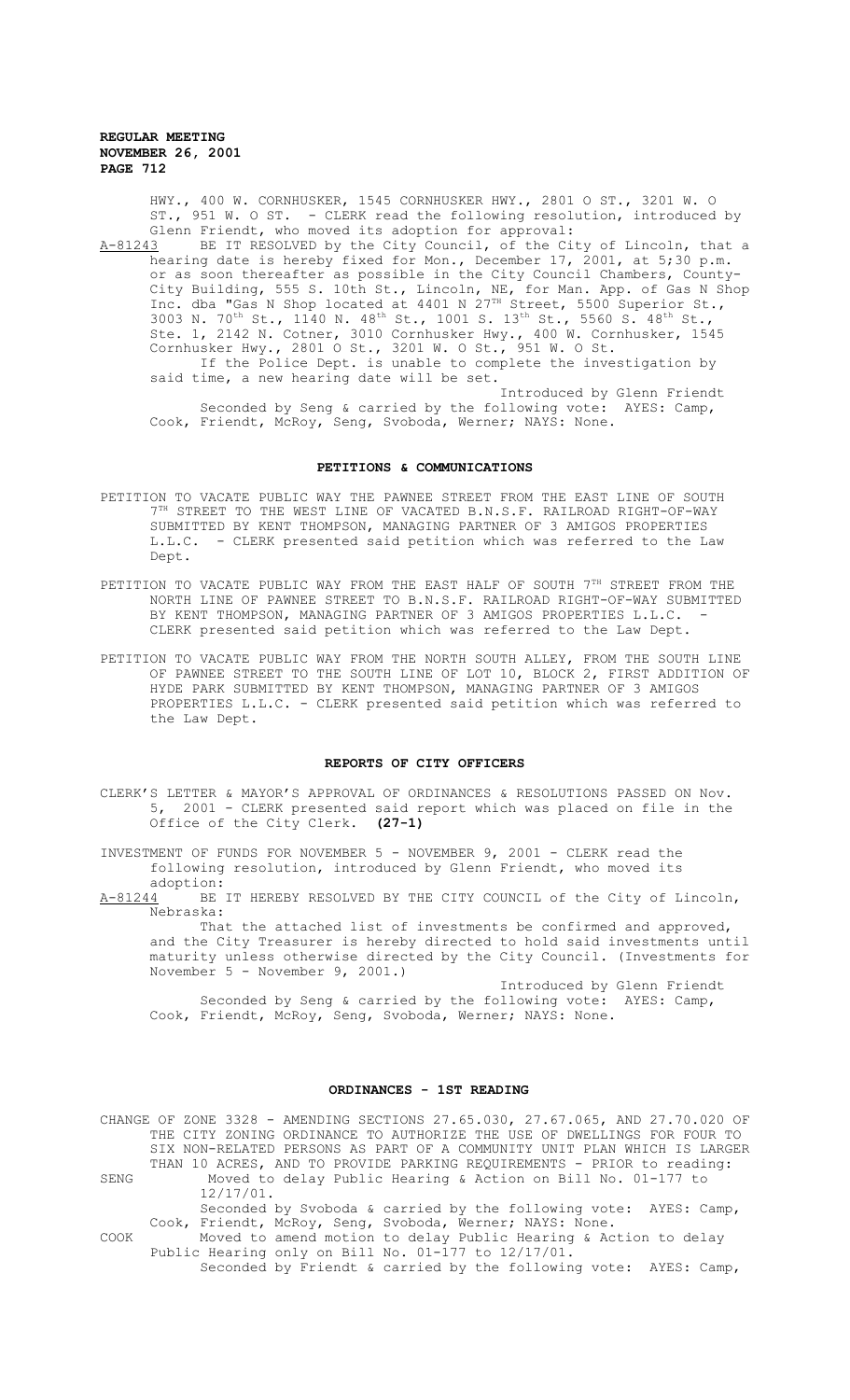Cook, Friendt, McRoy, Seng, Svoboda, Werner; NAYS: None. CLERK Read an ordinance, introduced by Glenn Friendt, an ordinance amending Title 27 of the Lincoln Municipal code, the Zoning Ordinance, by amending Sections 27.65.020, 27.67.065, and 27.70.020 to authorize the use of dwellings for four to six non-related persons as part of a community unit plan which is larger than ten acres and to provide parking requirements; and repealing Section 27.65.030, 27.67.065, and 27.70.020 of the Lincoln Municipal Code as hitherto existing, the first time.

- CHANGE OF ZONE 3329 APPLICATION OF THE DINERSTEIN COMPANIES FOR A CHANGE OF ZONE FROM I-1 INDUSTRIAL TO R-3 RESIDENTIAL ON PROPERTY GENERALLY LOCATED SOUTH OF CHARLESTON STREET, WEST OF NORTH 1ST STREET. (IN CONNECTION W/01R-316) - PRIOR to reading:
- SENG Moved to delay Public Hearing & Action on Bill No. 01-178 to 12/17/01.

Seconded by Svoboda & carried by the following vote: AYES: Camp, Cook, Friendt, McRoy, Seng, Svoboda, Werner; NAYS: None.

COOK Moved to amend motion to delay Public Hearing & Action to delay Public Hearing only on Bill No. 01-178 to 12/17/01. Seconded by Friendt & carried by the following vote: AYES: Camp,

Cook, Friendt, McRoy, Seng, Svoboda, Werner; NAYS: None.

- CLERK Read an ordinance amending the Lincoln Zoning District Maps attached to and made a part of Title 27 of the Lincoln Municipal Code, as provided by Section 27.05.020 of the Lincoln Municipal Code, by changing the boundaries of the districts established and shown thereon, the first time.
- CHANGE OF ZONE 3344 AMENDING SECTIONS 27.63.180, 27.63.210, 27.63.215, AND 27.63.570 OF THE CITY ZONING ORDINANCE TO UPDATE REFERENCES TO THE CITY OF LINCOLN DESIGN STANDARDS AND THE AIRPORT ENVIRONS NOISE DISTRICT -CLERK read an ordinance, introduced by Glenn Friendt, amending Title 27 of the Lincoln Municipal Code relating to zoning by amending Sections 27.63.180, 27.63.210 and 27.63.215 to correct a reference to City of Lincoln Design Standards; by amending Section 27.63.570 to correct a reference to the Airport Environs Noise District and the Airport Environs Noise District Map; and repealing Sections 27.63.180, 27.63.210, 27.63.215, and 27.63.570 of the Lincoln Municipal Cod as hitherto existing, the first time.
- VACATING THE SOUTH HALF OF PINE LAKE ROAD WEST OF SOUTH 14TH STREET CLERK read an ordinance, introduced by Glenn Friendt, vacating the south half of Pine Lake Road, west of South 14th Street, and retaining title thereto in the City of Lincoln, Lancaster County, Nebraska, the first time.

### **ORDINANCES - 3RD READING**

- AMENDING CHAPTER 24.38 OF THE LINCOLN MUNICIPAL CODE TO REGULATE ON-SITE WASTEWATER TREATMENT SYSTEMS AND IMPLEMENT STATE STATUTORY REQUIREMENTS - CLERK read an ordinance, introduced by Jon Camp, amending Chapter 24.38 of the Lincoln Municipal Code to regulate on-site wastewater treatment systems and implement state statutory requirements, the third time.
- CAMP Moved to pass the ordinance as read.

Seconded by Seng & carried by the following vote: AYES: Camp, Cook, Friendt, McRoy, Seng, Svoboda, Werner; NAYS: None. The ordinance, being numbered **#17939**, is recorded in Ordinance Book 24, Page

- APPROVING A TRANSFER OF APPROPRIATIONS BETWEEN CERTAIN CAPITAL IMPROVEMENT PROJECTS WITHIN THE SANITARY SEWER CONSTRUCTION FUND, WATER CONSTRUCTION FUND, AND STREET CONSTRUCTION FUND WITHIN THE PUBLIC WORKS & UTILITIES DEPARTMENT - CLERK read an ordinance, introduced by Jon Camp, approving a transfer of appropriations between certain capital improvement projects within the Sanitary Sewer Construction Fund, Water Construction Fund, and Street Construction Fund within the Public Works & Utilities Department, the third time.
- CAMP Moved to pass the ordinance as read.

Seconded by Seng & carried by the following vote: AYES: Camp, Cook, Friendt, McRoy, Seng, Svoboda, Werner; NAYS: None.

The ordinance, being numbered **#17940**, is recorded in Ordinance Book 24, Page

VACATING W. N ST. FROM THE WEST LINE OF S. CODDINGTON TO A POINT APPROX. 300' WEST THEREOF - CLERK read an ordinance, introduced by Jonathan Cook,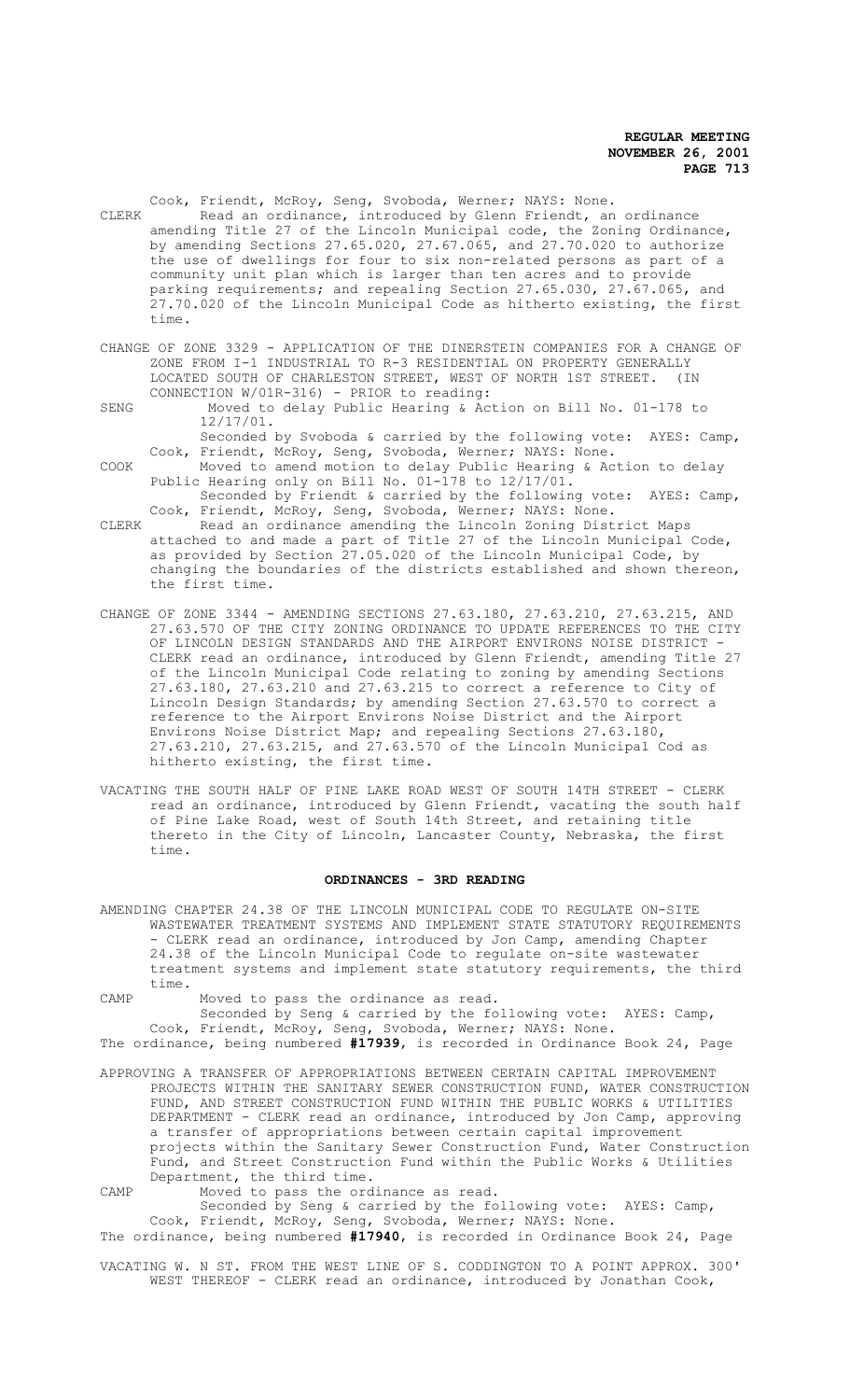approving the transfer of unspent and unencumbered appropriations and cash (if any) between certain capital improvement projects within the Sanitary Sewer Construction Fund, Water Construction Fund, and Street Construction Fund, the third time.

COOK Moved to pass ordinance as read.

Seconded by Seng & lost by the following vote: AYES: None; NAYS: Camp, Cook, Friendt, McRoy, Seng, Svoboda, Werner.

The ordinance, having **LOST**, was assigned File **#38-4385**, & was placed on file in the Office of the City Clerk.

## **MISCELLANEOUS BUSINESS**

- SPECIAL PERMIT 1928 APPLICATION OF THE DINERSTEIN COMPANIES TO DEVELOP OAK CREEK APARTMENTS COMMUNITY UNIT PLAN CONSISTING OF 157 DWELLING UNITS INCLUDING WAIVERS OF THE STORMWATER DETENTION, SEPARATION REQUIREMENTS, AND SCREENING REQUIREMENTS, ON PROPERTY GENERALLY LOCATED SOUTH OF CHARLESTON STREET, WEST OF NORTH 1ST STREET. (IN CONNECTION W/01-178)- CLERK requested to delay Public Hearing & Action on Bill No. 01-177, 01-178 & 01R-316 to 12/17/01.
- SENG Moved to delay Public Hearing & Action on Bill No. 01-177 to 12/17/01.

Seconded by Svoboda & carried by the following vote: AYES: Camp, Cook, Friendt, McRoy, Seng, Svoboda, Werner; NAYS: None.

- COOK Moved to amend motion to delay Public Hearing & Action to delay Public Hearing only on Bill No. 01-177 to 12/17/01. Seconded by Friendt & carried by the following vote: AYES: Camp, Cook, Friendt, McRoy, Seng, Svoboda, Werner; NAYS: None.
- ADOPTING THE LINCOLN ELECTRIC SYSTEM ANNUAL BUDGET FOR 2002. (11/19/01 ADOPTED, A-81217) - RECONSIDERATION REQUIRED DUE TO 10-DAY TIME LINE - CLERK requested to reconsider Bill No. 01R-298 adopted on 11/19/01.
- SENG So moved. Seconded by Cook & carried by the following vote: AYES: Camp, Cook, Friendt, McRoy, Seng, Svoboda, Werner; NAYS: None.
- ACCEPTING AND APPROVING THE PRELIMINARY PLAT OF CARROLL M5 INDUSTRIAL PARK WITH WAIVERS OF THE REQUIRED SIDEWALKS, STORMWATER DETENTION, AND REDUCTION OF THE MINIMUM CENTERLINE RADIUS FOR CURVES, ON PROPERTY GENERALLY LOCATED AT NORTH  $27^{\text{th}}$  STREET AND CLEVELAND AVE. (11/19/01 -ADOPTED, A-81225) - CLERK requested to reconsider Bill No. 01R-288 adopted on 11/19/01.
- CAMP So moved. Seconded by Svoboda & carried by the following vote: AYES: Camp, Cook, Friendt, McRoy, Seng, Svoboda, Werner; NAYS: None.

# **PENDING LIST -**

CAMP Moved to extend the Pending List for 1 week and approve the resolutions to have Public Hearing on Dec. 3 , 2001. Seconded by Seng & carried by the following vote: AYES: Camp, Cook, Friendt, McRoy, Seng, Svoboda, Werner; NAYS: None.

# **ADJOURNMENT**

# **6:50 p.m.**

CAMP Moved to adjourn the City Council meeting of November 26, 2001. Seconded by Seng & carried by the following vote: AYES: Camp, Cook, Friendt, McRoy, Seng, Svoboda, Werner; NAYS: None. So ordered.

 $\overline{a}$ 

Joan E. Ross, Deputy City Clerk